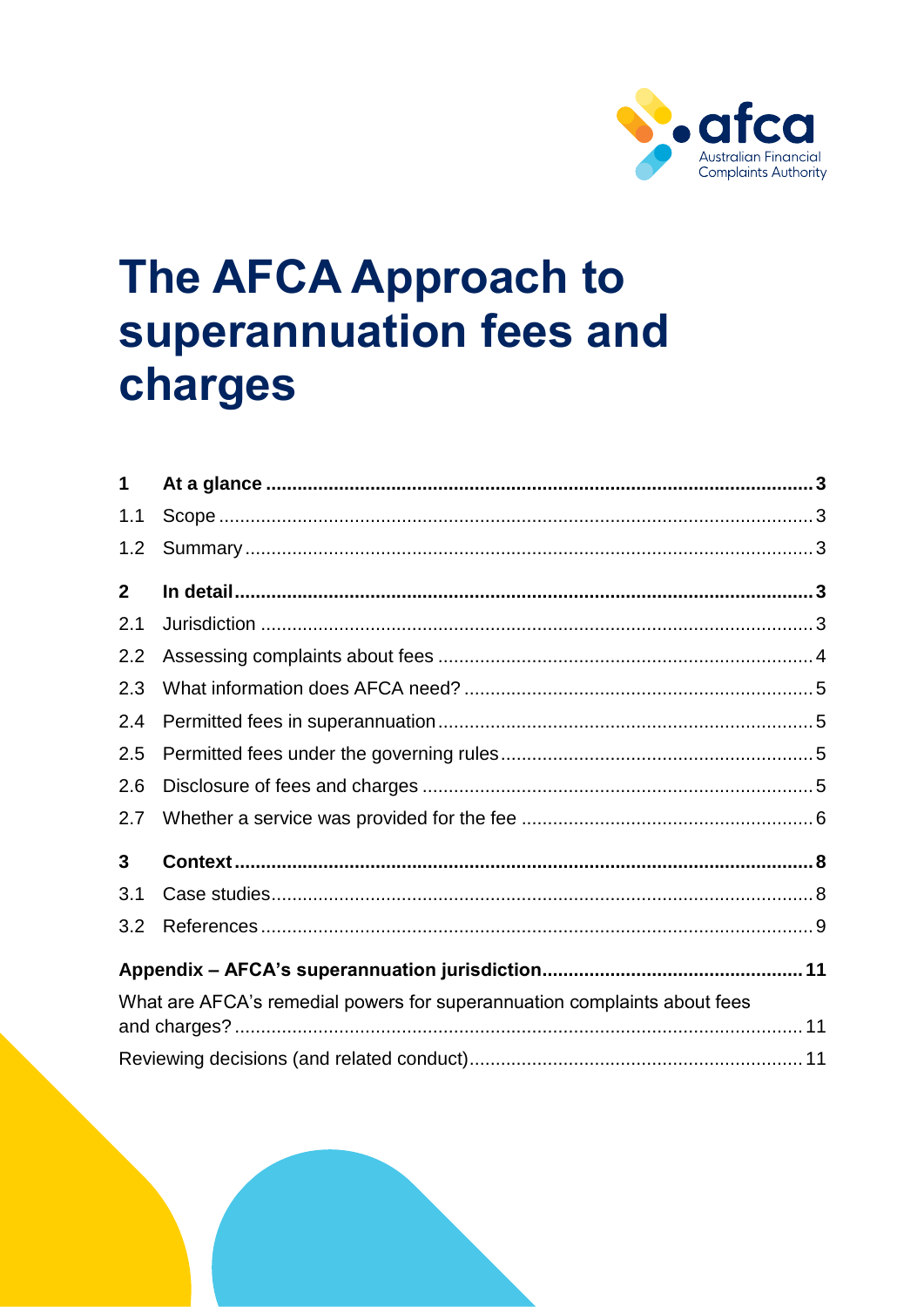We have created a series of AFCA Approach documents, such as this one, to help consumers and We have created a series of AFCA Approach documents, such as this one,<br>financial firms better understand how we reach decisions about key issues.

These documents explain the way we approach some common issues and complaint types that we see at AFCA. However, it is important to understand that each complaint that comes to us is unique, so this information is a guide only. No determination (decision) can be seen as a precedent for future cases, and no AFCA Approach document can cover everything you might want to know about key issues.

The AFCA approach to superanch to superanch to superanch to superannuation fees and charges  $P$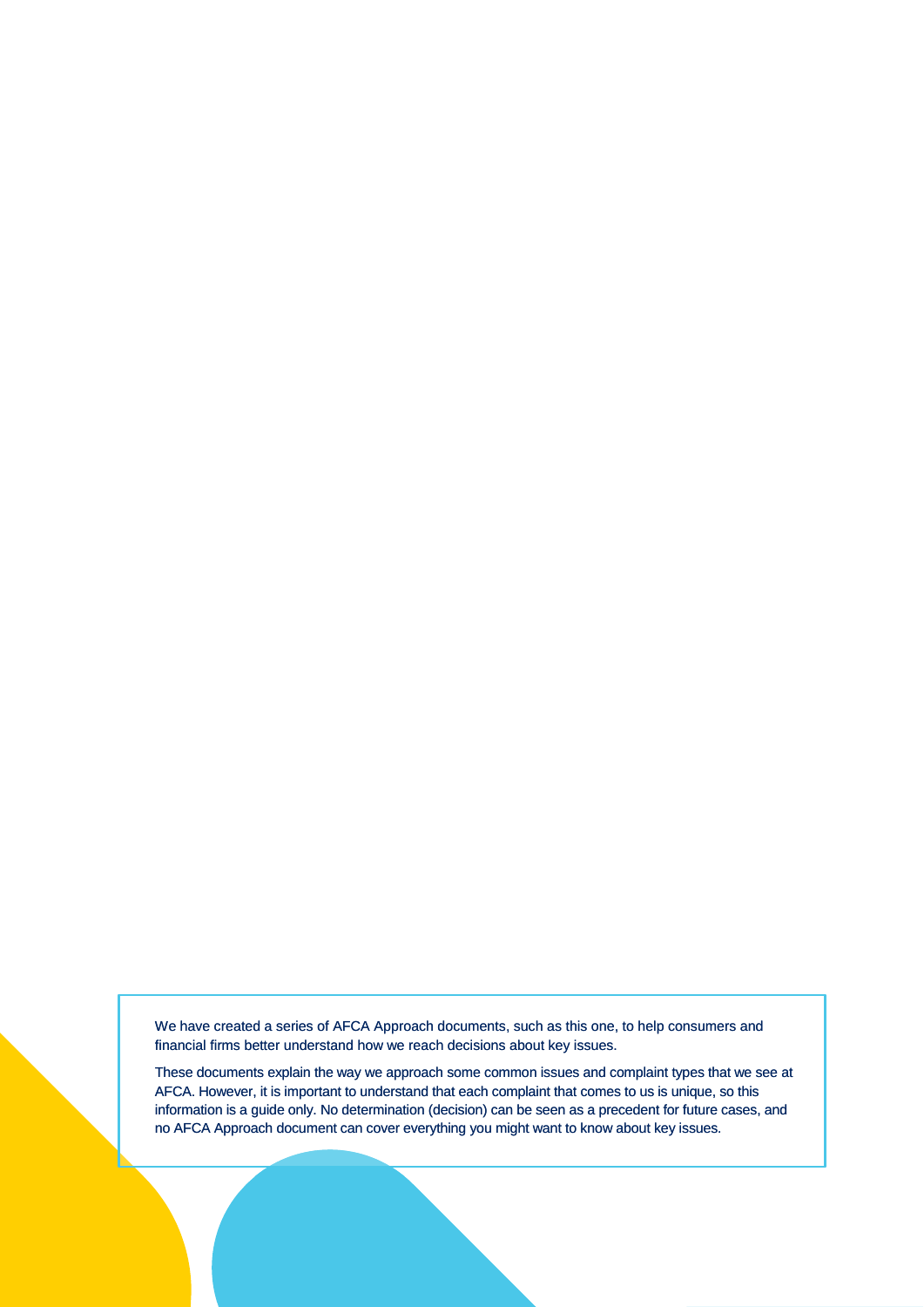# <span id="page-2-0"></span>1 At a glance

# <span id="page-2-1"></span>**1.1 Scope**

AFCA often receives complaints about fees charged to a superannuation product. Commonly, the complainant says they were unaware of the fee or charge, or they have not received any service for the fee or charge and are seeking a refund.

This document sets out our approach to assessing complaints which allege that a fee or charge debited from a superannuation product was not disclosed and/or a corresponding service was not provided. It does not relate to complaints about insurance premiums.

There are some important differences between AFCA's superannuation jurisdiction and its broader jurisdiction. The Appendix to this document sets out the approach that AFCA takes in determining superannuation complaints.

# <span id="page-2-2"></span>**1.2 Summary**

If a complainant has expressed dissatisfaction about a fee or a charge to a trustee, AFCA will consider whether the trustee's decision not to refund the fee or charge was fair and reasonable. In reviewing the trustee's decision, AFCA will consider whether a fee or charge debited from a superannuation product was lawful, adequately disclosed and that a service has been provided to the fund member.

In AFCA's view, legislative reforms in 2013 have shifted expectations such that it would generally be unfair or unreasonable for a trustee not to refund a fee or charge if something of value was not provided for each fee or charge debited to a superannuation product.

# <span id="page-2-3"></span>2 In detail

# <span id="page-2-4"></span>**2.1 Jurisdiction**

Rule C.1.2(a) of the AFCA Rules states that AFCA can only consider a complaint about the level of a fee, premium, charge or interest rate in some circumstances.

AFCA cannot consider a complaint where the complainant is merely dissatisfied that a fee or charge is higher than another fund's fees or that a fee or charge has increased, unless the increase is disproportionate and without justification.

AFCA can consider a complaint about fees and charges where the complaint is:

• about a misrepresentation, or failure, by the trustee to properly disclose a fee, premium or charge.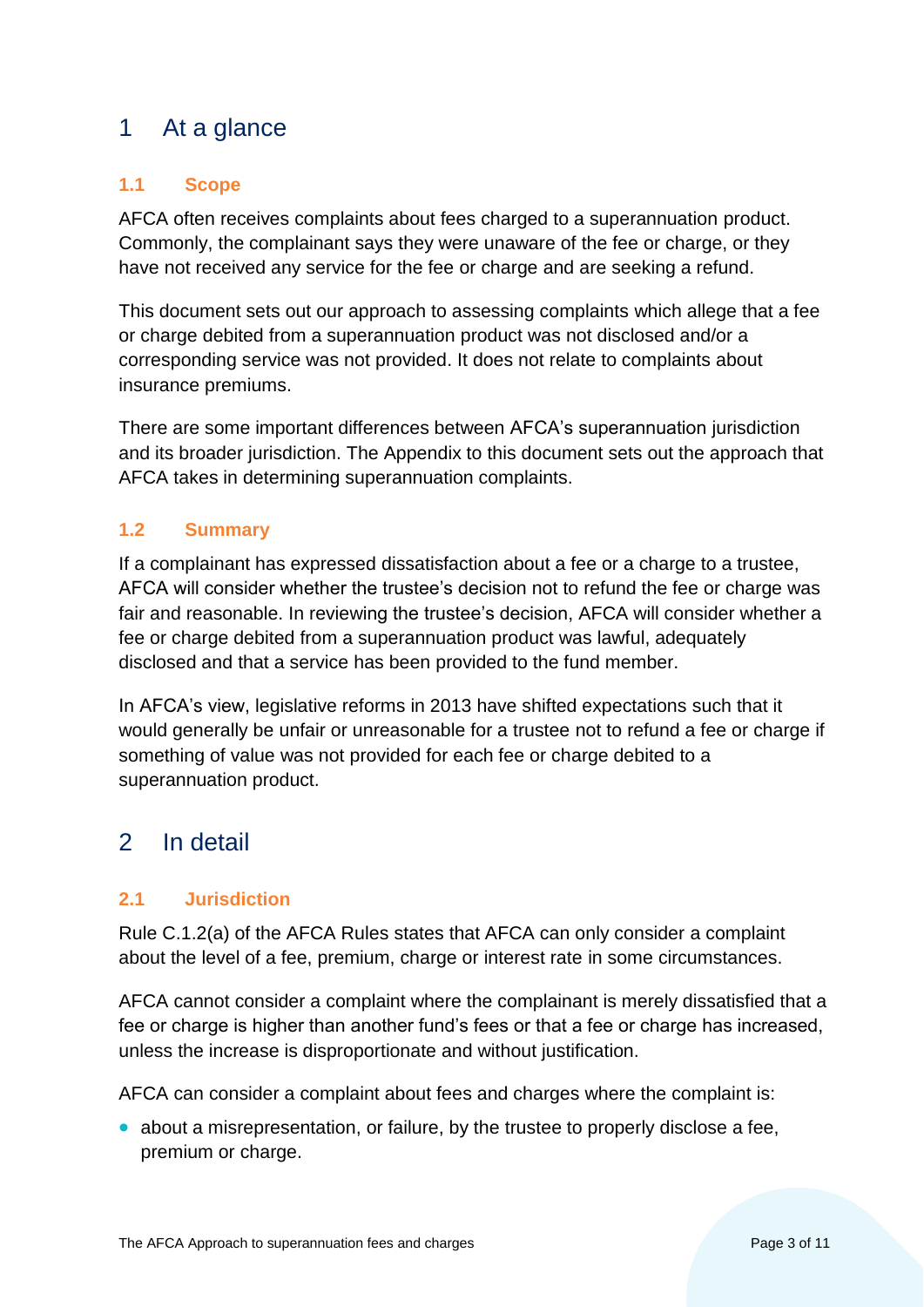- that the trustee calculated or applied the fee, premium or charge incorrectly, given its governing rules or any agreement in place. This may be a general issue affecting other fund members, beneficiaries or holders, or it might be specific to the complainant.
- about a breach by the trustee of a legal obligation or duty in relation to the fee premium or charge.

# <span id="page-3-0"></span>**2.2 Assessing complaints about fees**

A superannuation trustee has fiduciary obligations requiring it to properly supervise fees and charges being debited from the superannuation interests of fund members.

If a complainant has complained to the trustee about fees or charges debited from their superannuation interest, then, in considering the complaint, the trustee will decide whether it should refund the fee or charge. If the complaint comes to AFCA, AFCA will review the trustee's decision not to refund the fee or charge. AFCA must consider whether the trustee's decision was fair and reasonable in its operation in relation to the complainant in the circumstances.

In reviewing whether a trustee's decision not to refund a fee or charge is fair and reasonable, AFCA will consider whether:

- the fee could be charged under the trust deed and law at the time
- there was sufficient and meaningful disclosure in the information provided to the complainant about the fee and its operation
- there was a service provided in return for the fee.

We take this approach regardless of how the fee or charge is labelled and whether the fee or charge was deducted from a superannuation account or from investment returns before they were allocated to fund members.

AFCA will always consider the individual facts and circumstances of a complaint when deciding if a trustee's decision not to refund fees or charges was fair and reasonable in its operation to the complainant.

When considering what is fair, AFCA will consider a range of factors including, but not limited to, whether:

- the parties obeyed the law
- there were promises made that were not kept
- there was unfair advantage taken by one of the parties
- the product or service provided fair value
- an appropriate standard of care and skill was exercised.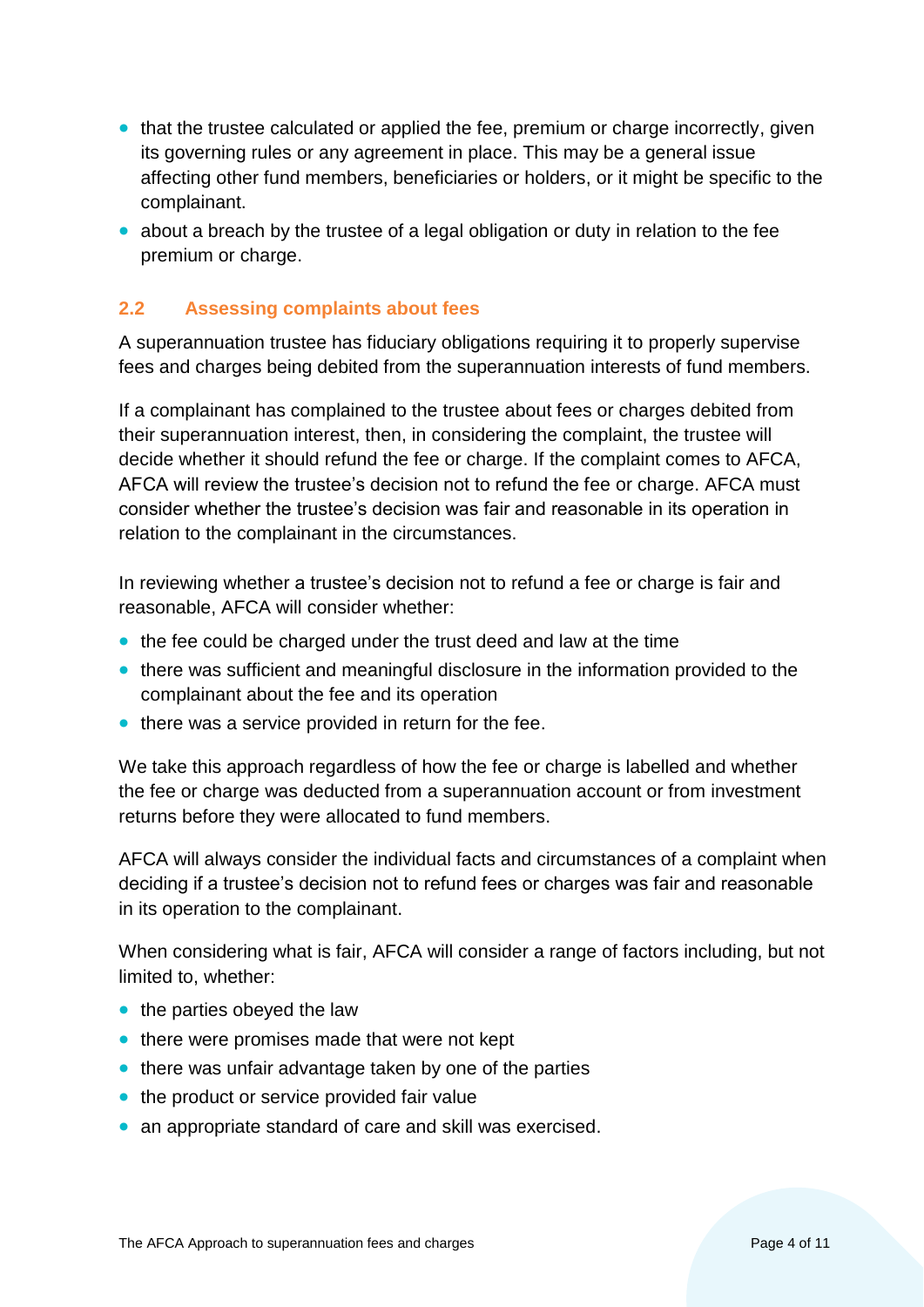# <span id="page-4-0"></span>**2.3 What information does AFCA need?**

A trustee responding to a complaint about a fee or charge should provide information to support:

- that the fee or charge falls within one of the fee types that can be debited from a superannuation account;
- that the fee or charge can be charged under the fund rules and law at the time;
- when and how the complainant was made aware of the fee or charge;
- what the fee or charge represented;
- how the fee or charge was calculated; and
- whether any service or value was provided for the fee or charge.

#### <span id="page-4-1"></span>**2.4 Permitted fees in superannuation**

The *Superannuation Industry (Supervision) Act 1993* (SIS Act) sets out general rules in relation to fees and charges that can and cannot be debited from a superannuation product.

From 1 January 2013, the 'Stronger Super' changes to the SIS Act restricted the types of fees that can be charged for 'MySuper' products and introduced definitions for each type of permitted fee. Some general fee restrictions were also introduced.

AFCA considers that a trustee decision not to refund a fee or charge is unfair or unreasonable if the fee or charge is not permitted under the SIS Act. We would substitute a decision that appropriate action should be taken to restore the fund member's position, had the impermissible fee or charge not been imposed.

# <span id="page-4-2"></span>**2.5 Permitted fees under the governing rules**

In addition to a fee or charge being permitted under the SIS Act, a trustee can only receive remuneration as authorised by its trust deed. AFCA will consider whether any fee or charge representing trustee remuneration can be legally charged under the fund's governing rules.

Where a fee or charge falls within the category of a permitted fee under the law and the governing rules, AFCA will consider if there was sufficient and meaningful disclosure about the fee.

# <span id="page-4-3"></span>**2.6 Disclosure of fees and charges**

Up until 2002 the SIS Act and its regulations detailed all trustee disclosure requirements. From 2002 disclosure across all financial products became regulated by the *Corporations Act 2001,* the Corporations Regulations and legislative instruments.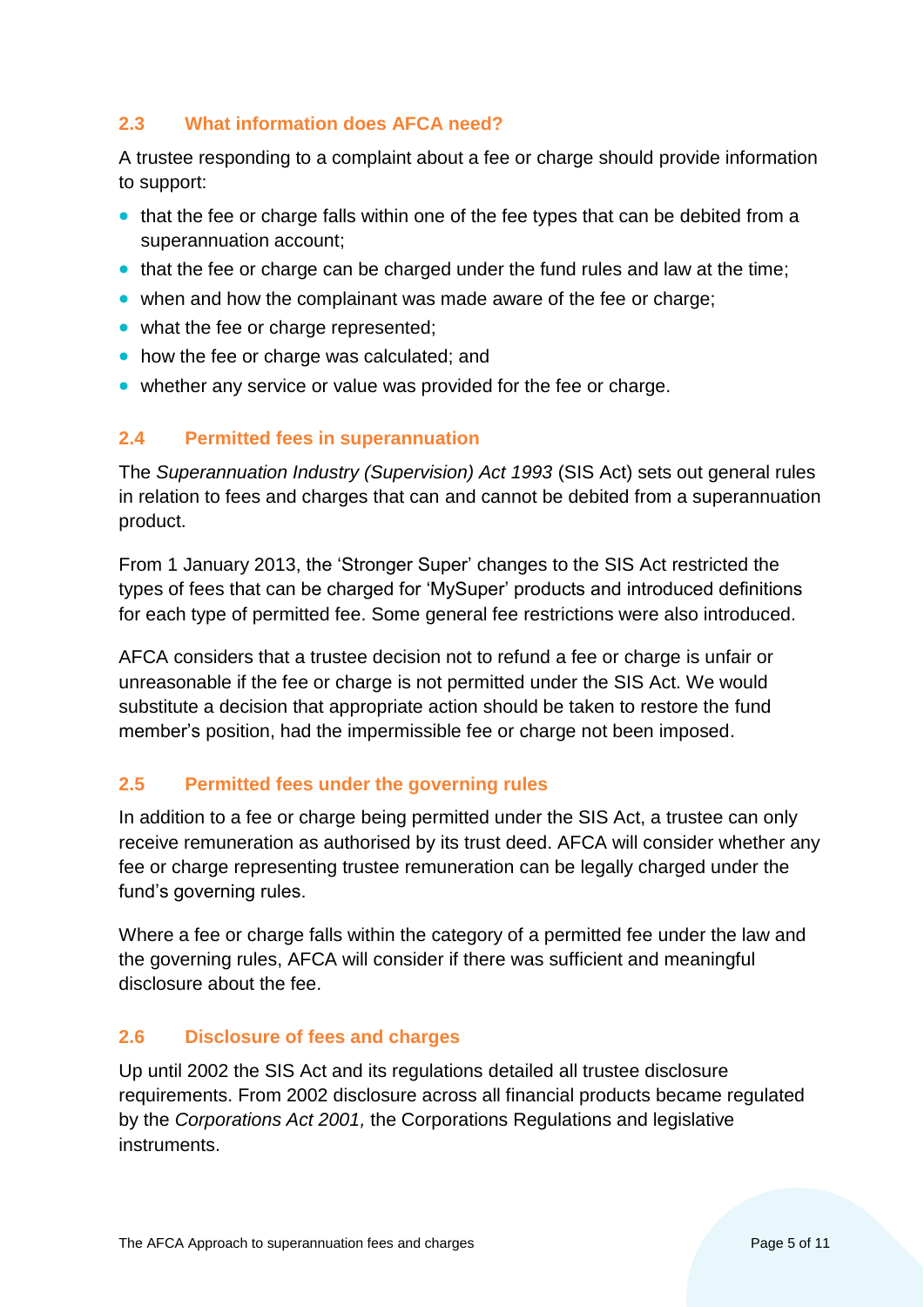Where disclosure complies with the requirements of the Corporations Act and Regulations, the SIS Act and Regulations, and any relevant legislative instruments, AFCA is likely to find it was sufficient. However, disclosure may not be sufficient or meaningful in circumstances where:

- the individual was unable to find out material information about the fee or charge e.g. what the fee or charge was for, or whether they could remove or reduce the amount of the fee or charge (if applicable);
- the disclosure was unclear, contradictory or misleading; or
- the trustee relied on a third party to disclose the fee or charge and is unable to demonstrate that disclosure occurred.

# <span id="page-5-0"></span>**2.7 Whether a service was provided for the fee**

The Future of Financial Advice (FOFA) reforms to the *Corporations Act 2001* prohibit a product issuer from paying 'conflicted remuneration' to a financial services licensee or representative. Commissions paid by a superannuation trustee to an adviser are 'conflicted remuneration'. In a superannuation context, these commissions are often sourced directly from fees charged to a fund member, through linking the member's account to an adviser.

Considering the 2013 legislative changes as a whole, AFCA is of the view that there was a legislative and industry shift at that time, creating an expectation that something of value would be provided for each fee or charge debited from a superannuation interest.

# **Fees charged before 1 July 2013 where no service was provided**

Before 1 July 2013 fees to access financial advice were allowed and commonly charged as a source of remuneration for financial advisers. Examples include a contribution fee, review fee or other similar fee used to pay trailing commission.

AFCA generally considers that a trustee's decision not to refund a fee or charge for access to financial advice debited to an account before 1 July 2013 is fair and reasonable, even if a service was not provided, as long as the fee or charge was permissible and sufficiently and meaningfully disclosed. This is because AFCA cannot make a determination that is contrary to law and there was nothing in the law before 2013 to regulate superannuation fees and charges, other than the fund trust deed.

This is not the case if a fee was charged for specific advice services under an agreement between a superannuation member and an adviser employed by, or on behalf of, a superannuation trustee. If AFCA cannot establish the service was provided where a specific service was required by the agreement, we would not consider a trustee's decision not to refund the fee to be fair and reasonable and would expect the trustee to refund the fee with foregone earnings.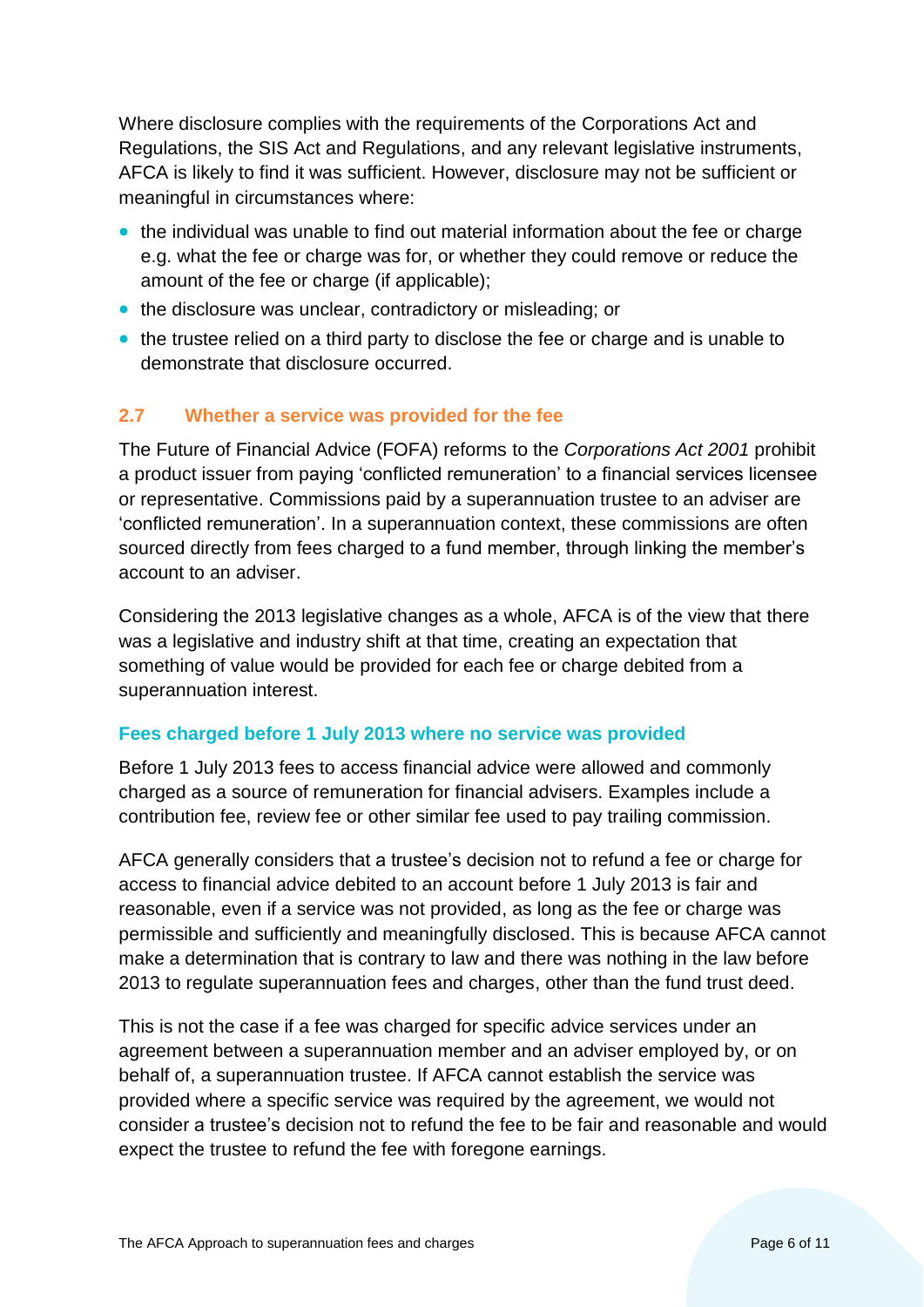#### **Fees charged after 1 July 2013 where no service was provided**

For fees charged from 1 July 2013, AFCA will consider what service or value was provided in return for the fee or charge. Access to a service is not the same as being provided with the service, even if an adviser is disclosed on the annual statement.

A trustee may not have records of whether a service was provided. If AFCA cannot establish that the superannuation member accessed a service or received something of value in return for a fee, we would generally consider the trustee's decision not to refund the fee to be unfair and/or unreasonable and would expect the trustee to refund the fee with foregone earnings).

#### **Impact of 'grandfathering' provisions**

The FOFA reforms permit conflicted remuneration for 'grandfathered' arrangements already in existence before 1 July 2013. However, in determining whether it is fair and reasonable for a trustee to refund fees charged to a superannuation member to fund those payments, once a trustee knows that the member received nothing in return for the fees, AFCA does take into account that:

- From 1 July 2013 there was an industry shift towards fees for service, in response to the FOFA prohibition on conflicted remuneration.
- While some trustees did elect to continue with pre-existing arrangements using the 'grandfathering' exception, others did not.
- In AFCA's experience, even those trustees that did elect to continue with 'grandfathered' arrangements are now refunding fees where no advice was provided from 1 July 2013, in recognition of changed community standards.

AFCA's approach to fees used to pay 'grandfathered' commissions is therefore as follows:

- Genuine deferred sales commissions, payable for a limited period, instead of an upfront advice fee, for advice given before 1 July 2013: no refund is expected if the total amount charged is not disproportionate to the amount that would have been charged as an upfront advice fee.
- Trailing commissions or conflicted remuneration described as a fee (including if bundled into a 'product fee'): a refund of the fees charged from 1 July 2013 is considered fair and reasonable, for any year in which nothing of commensurate value was provided in return for the fee.

We will also consider whether the cost to the superannuation member could have been less if their account was not linked to an adviser.

For clarity, AFCA is not reviewing a trustee's decision to continue paying 'grandfathered' commissions to an adviser. The commercial arrangements between an adviser and a trustee, including whether those arrangements required the adviser to provide anything in return for the commissions, are not before AFCA for review.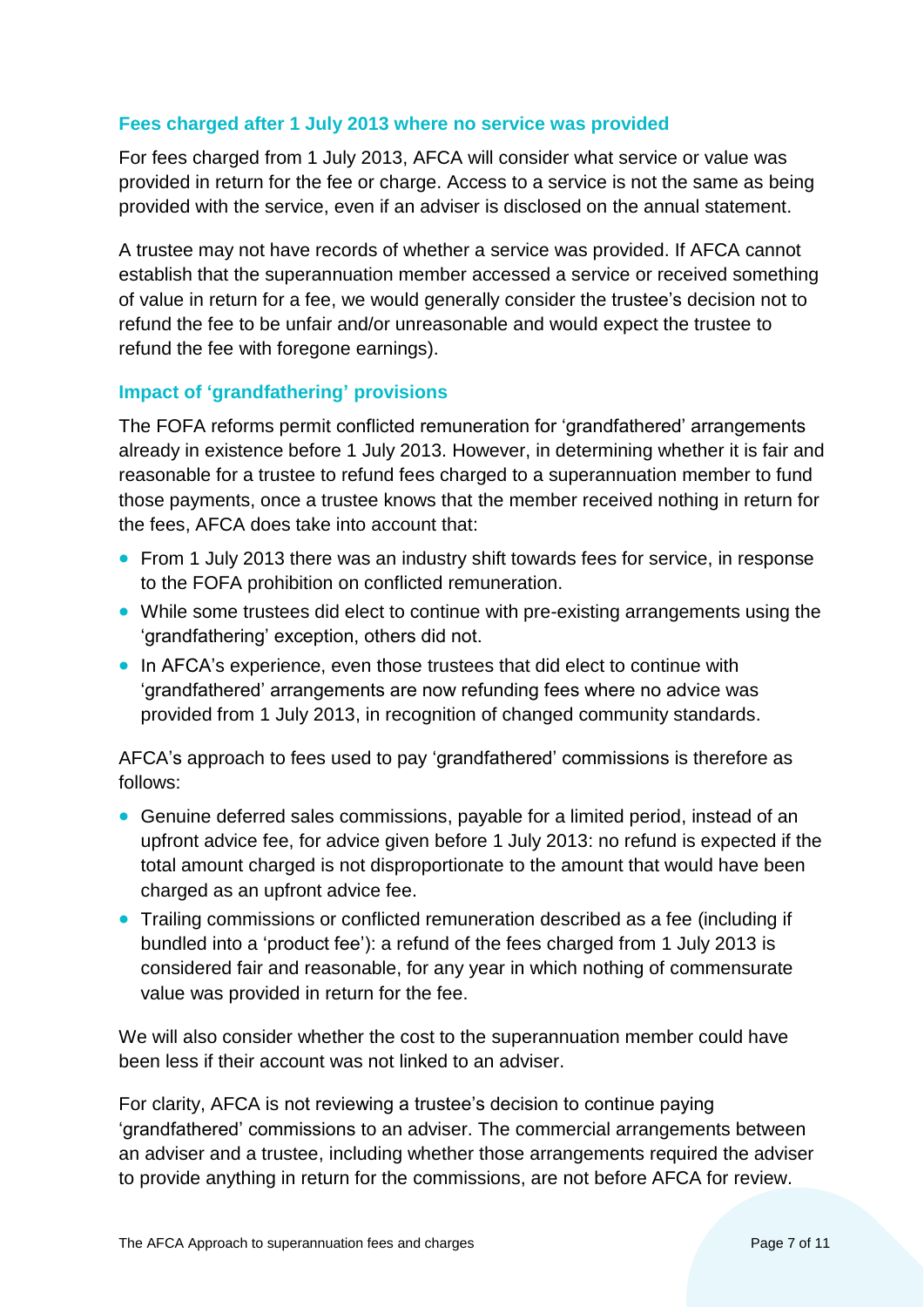AFCA is only focused on a trustee decision in its operation to the complainant. Therefore, AFCA's review relates solely to whether a trustee's decision not to refund fees charged to a complainant to fund those commissions is fair and reasonable in its operation to that complainant in the circumstances.

# <span id="page-7-0"></span>3 Context

# <span id="page-7-1"></span>**3.1 Case studies**

#### **Case study 1**

The complainant applied for membership of the fund through a financial adviser in 1994. In his application form he 'consented' to payments to the adviser in accordance with the disclosure document attached to the application form.

The disclosure document said that a trailing commission could be paid by the trustee to advisers to provide ongoing services to their clients.

The complainant met with the adviser initially for 20 minutes but never saw him again.

The complainant's annual statements did not separately disclose the trailing commission because it was paid from the trustee's fee and the trustee's fee was deducted from fund assets before unit prices were struck.

In September 2014 the complainant called the trustee to query his fees. He was told about the amounts being paid to the adviser and that he should contact the adviser for a refund if he hadn't received advice. He was told he could speak to the trustee's advice team about other advice options as an alternative.

The complainant did not do either of these things, closed his account on 22 March 2016 and subsequently made a complaint to AFCA.

AFCA asked the trustee whether it would consider refunding the amounts paid to the adviser, but the trustee said it was relying on 'grandfathering provisions' to keep paying trailing commissions 'as instructed' by the complainant.

AFCA's view was that from 1 July 2013 – when the FOFA reforms and other changes to the fees allowed to be charged for superannuation accounts took effect – there was a general expectation that something of value would be given in return for amounts deducted from a superannuation account.

Because the complainant had received no ongoing service from the adviser and the trustee itself did not provide any other service in return for the amounts paid to the adviser, it was unfair and unreasonable for the trustee not to refund the amounts paid from 1 July 2013 to 22 March 2016.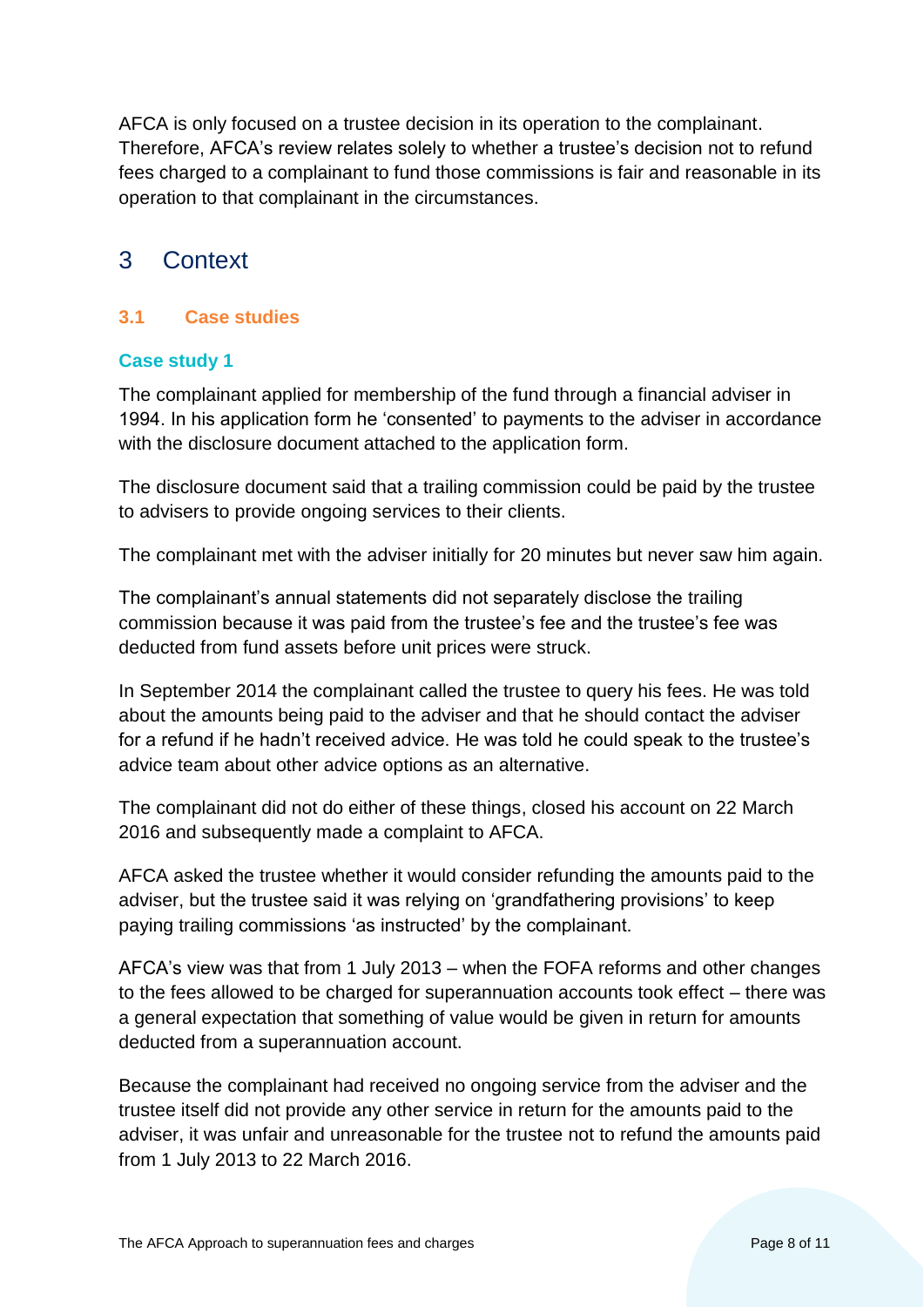It was inconsistent with the trustee's fiduciary obligations to simply pass responsibility for the member's query to the adviser.

AFCA's substituted decision was that the trustee refund those amounts with foregone earnings.

#### **Case study 2**

The complainant sought a refund of fees on the basis the fees were exorbitant.

The fund's governing rules allowed the trustee to deduct administration fees from the complainant's superannuation account.

AFCA could not consider the level of fees under its rules but could consider what service was received in return for the fees paid.

The complainant's account was maintained in return for the administration fees. In addition, she received a 'member protection' rebate for the years 2008 – 2013, when the administration fee did not exceed her investment earnings.

AFCA determined that the trustee's decision not to refund the administration fees deducted from the complainant's superannuation account for the period from 2008 – 2016 was fair and reasonable. This was because:

- the trustee's deduction of the fees was in accordance with its governing rules.
- the trustee disclosed the fees.
- the trustee provided administration services in return for the fees.

# <span id="page-8-0"></span>**3.2 References**

#### **Definitions**

| <b>Term</b>                 | <b>Definition</b>                                                                       |
|-----------------------------|-----------------------------------------------------------------------------------------|
| Complainant                 | a person who has lodged a complaint with AFCA                                           |
| Conflicted<br>remuneration  | has the meaning given by section 963A of the Corporations Act 2001 (Cth)                |
| Financial firm              | a financial firm such as a superannuation trustee, who is a member of AFCA              |
| Grandfathered<br>commission | a trailing commission entered into before 1 July 2013 that continues after that<br>date |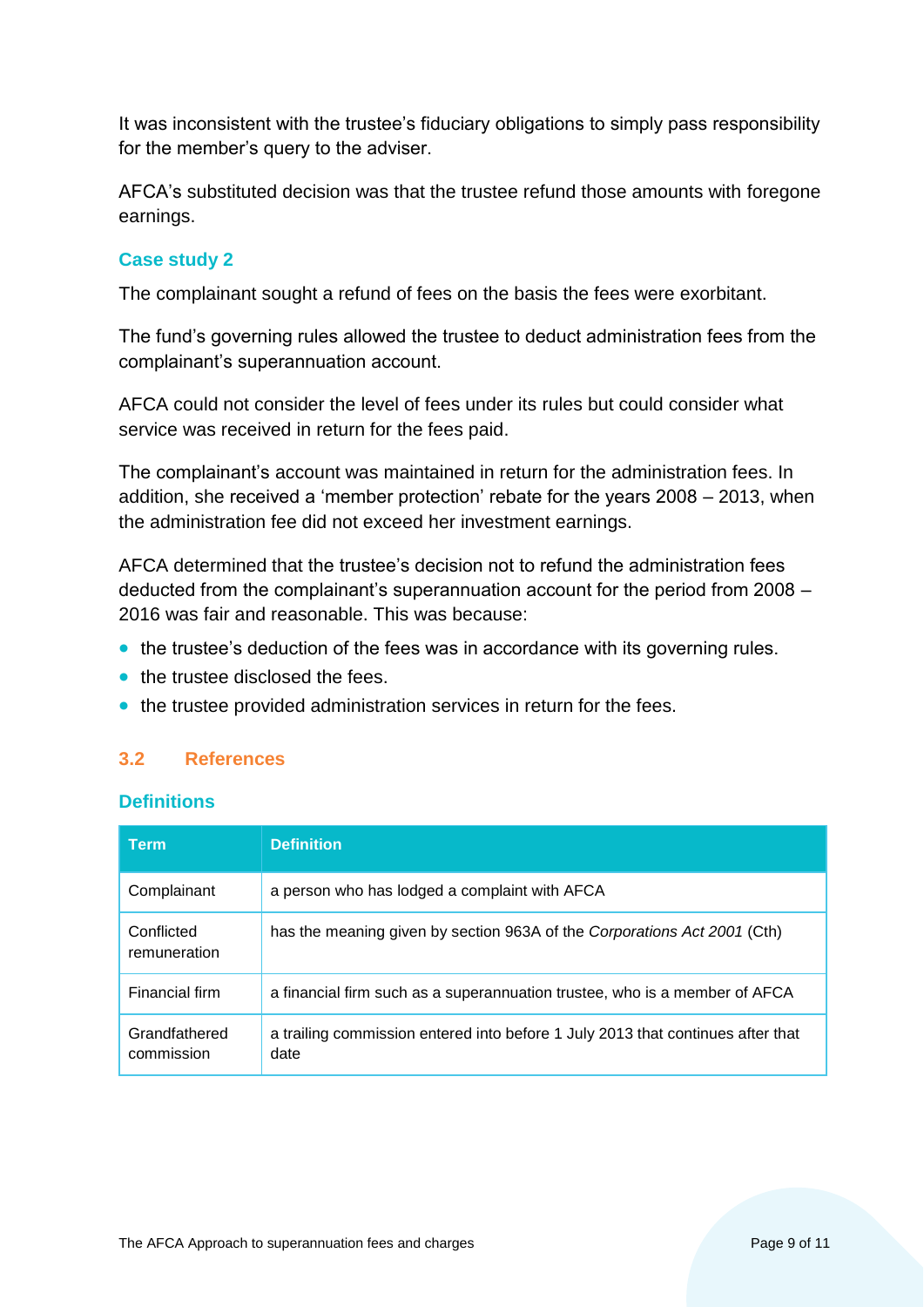# **Useful links**

| <b>Document type</b>                                 | <b>Title / Link</b>                                                                                                        |
|------------------------------------------------------|----------------------------------------------------------------------------------------------------------------------------|
| <b>AFCA Rules</b>                                    | afca.org.au/rules                                                                                                          |
| <b>SIS Act</b>                                       | Superannuation Industry (Supervision) Act 1993 (Cth)<br>legislation.gov.au/Details/C2019C00307                             |
| <b>SIS Regulations</b>                               | Superannuation Industry (Supervision) Regulations 1994 (Cth)<br>legislation.gov.au/Details/F2019C00879                     |
| <b>Corporations Act</b>                              | Corporations Act 2001 (Cth)<br>legislation.gov.au/Details/C2019C00216                                                      |
| <b>Corporations</b><br><b>Regulations</b>            | <b>Corporations Regulations 2001</b><br>legislation.gov.au/Details/F2019C00865                                             |
| <b>Corporations</b><br>Amendment<br>(Future)         | Corporations Amendment (Future of Financial Advice) Act 2012<br>legislation.gov.au/Details/C2012A00067                     |
| <b>Corporations</b><br><b>Amendment</b><br>(Further) | Corporations Amendment (Further Future of Financial Advice Measures) Act<br>2012<br>legislation.gov.au/Details/C2012A00068 |